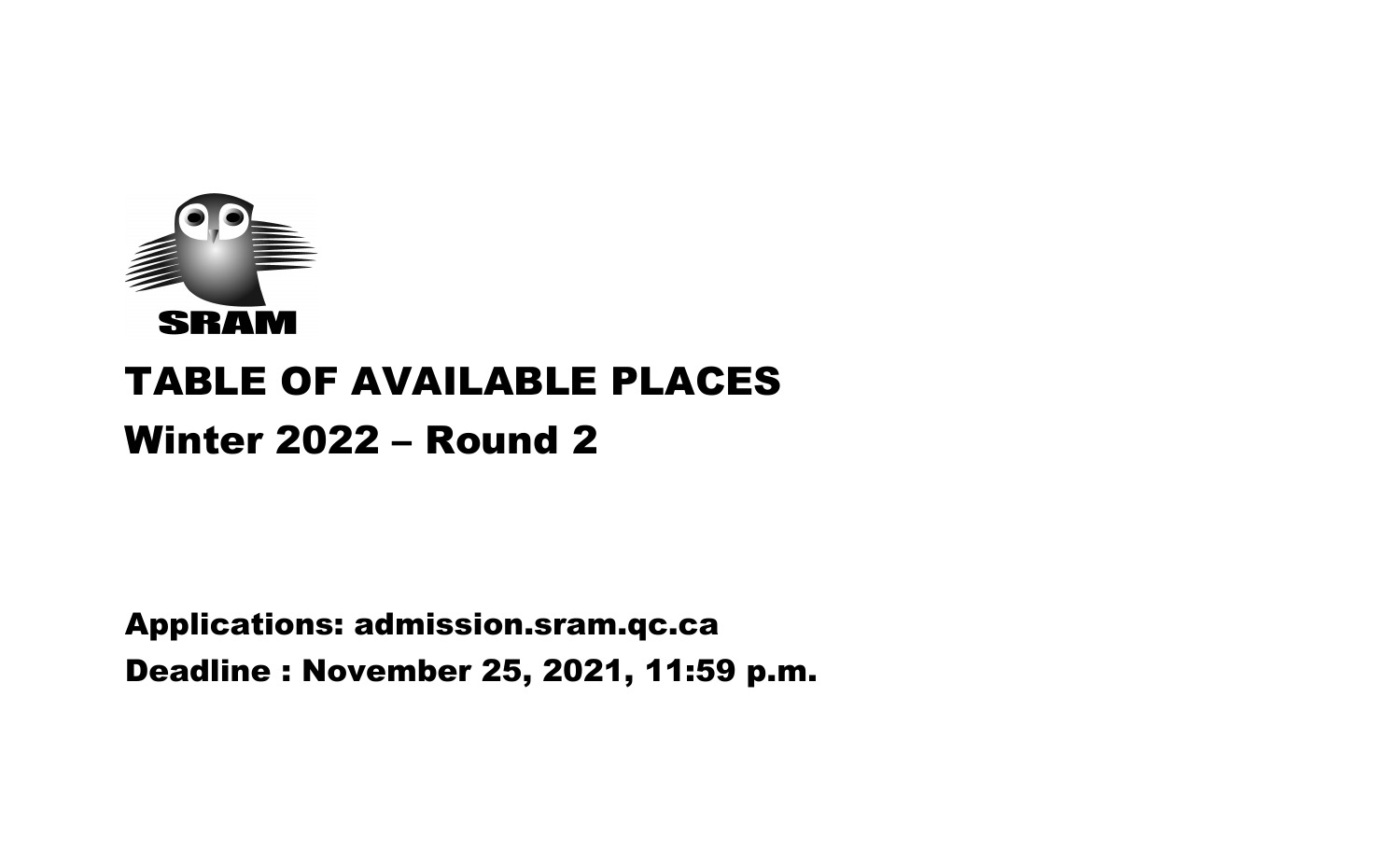# Meaning of the codes appearing in the table

## Colleges

| AT        | Abitibi-Témiscamingue                               | HQ        | Institut de tourisme et d'hôtellerie du Québec | <b>ST</b> | Saint-Jean-sur-Richelieu |
|-----------|-----------------------------------------------------|-----------|------------------------------------------------|-----------|--------------------------|
| AO.       | Abitibi-Témiscamingue à Amos                        | AB        | John-Abbott                                    | <b>JR</b> | Saint-Jérôme             |
| AV        | Abitibi-Témiscamingue à Val D'Or                    | <b>PN</b> | Kiuna                                          | ML        | Mont-Laurier             |
| AH        | Ahuntsic                                            | JO        | Régional de Lanaudière à Joliette              | ΤM        | Mont-Tremblant           |
| AL        | André-Laurendeau                                    | <b>CA</b> | Régional de Lanaudière à l'Assomption          | <b>SL</b> | Saint-Laurent            |
| BB        | Bois-de-Boulogne                                    | TВ        | Régional de Lanaudière à Terrebonne            | <b>SW</b> | Shawinigan               |
| LE        | Champlain - Lennoxville campus                      | LG        | Lionel-Groulx                                  | LQ        | La Tuque                 |
| <b>DM</b> | Drummondville                                       | MC.       | Macdonald                                      | <b>SH</b> | Sherbrooke               |
| <b>EM</b> | Édouard-Montpetit                                   | MA        | Maisonneuve                                    | <b>SO</b> | Sorel-Tracy              |
| HB        | École national d'aérotechnique                      | <b>MV</b> | Marie-Victorin                                 | <b>RI</b> | Trois-Rivières           |
| GG        | Gérald-Godin                                        | MO.       | Montmorency                                    | VL        | Valleyfield              |
| <b>GR</b> | Granby                                              | HU        | Outaouais secteur Hull                         | VT        | Saint-Constant           |
| <b>HR</b> | Heritage                                            | FL.       | Outaouais secteur Gatineau                     | <b>VA</b> | Vanier                   |
| <b>IT</b> | Institut de technologie agroalimentaire du Québec - | <b>RO</b> | Rosemont                                       | <b>VM</b> | Vieux Montréal           |
|           | campus de Saint-Hyacinthe                           | <b>HY</b> | Saint-Hyacinthe                                |           |                          |

## Availability codes

|   | Open This program, in this college, is open without restrictions on places for this round.                                                                                                                                                    |
|---|-----------------------------------------------------------------------------------------------------------------------------------------------------------------------------------------------------------------------------------------------|
|   | Limited number of places A limited number of places is available in this program, in this college, for this round.                                                                                                                            |
|   | Closed This college doesn't accept applications anymore for this program in the semester.                                                                                                                                                     |
| D | Admission to this program, in this college, is open only to applicants who have already successfully completed (or are on track to successfully complete) at least one<br>semester (concentration or specialization courses) in this program. |
|   | Admission to this program, in this college, is open only to applicants who have already successfully completed at least one semester (concentration or specialization<br>courses) in this program, in this college.                           |
| N | Admission to this program, in this college, is open only to applicants who have previously taken college level courses.                                                                                                                       |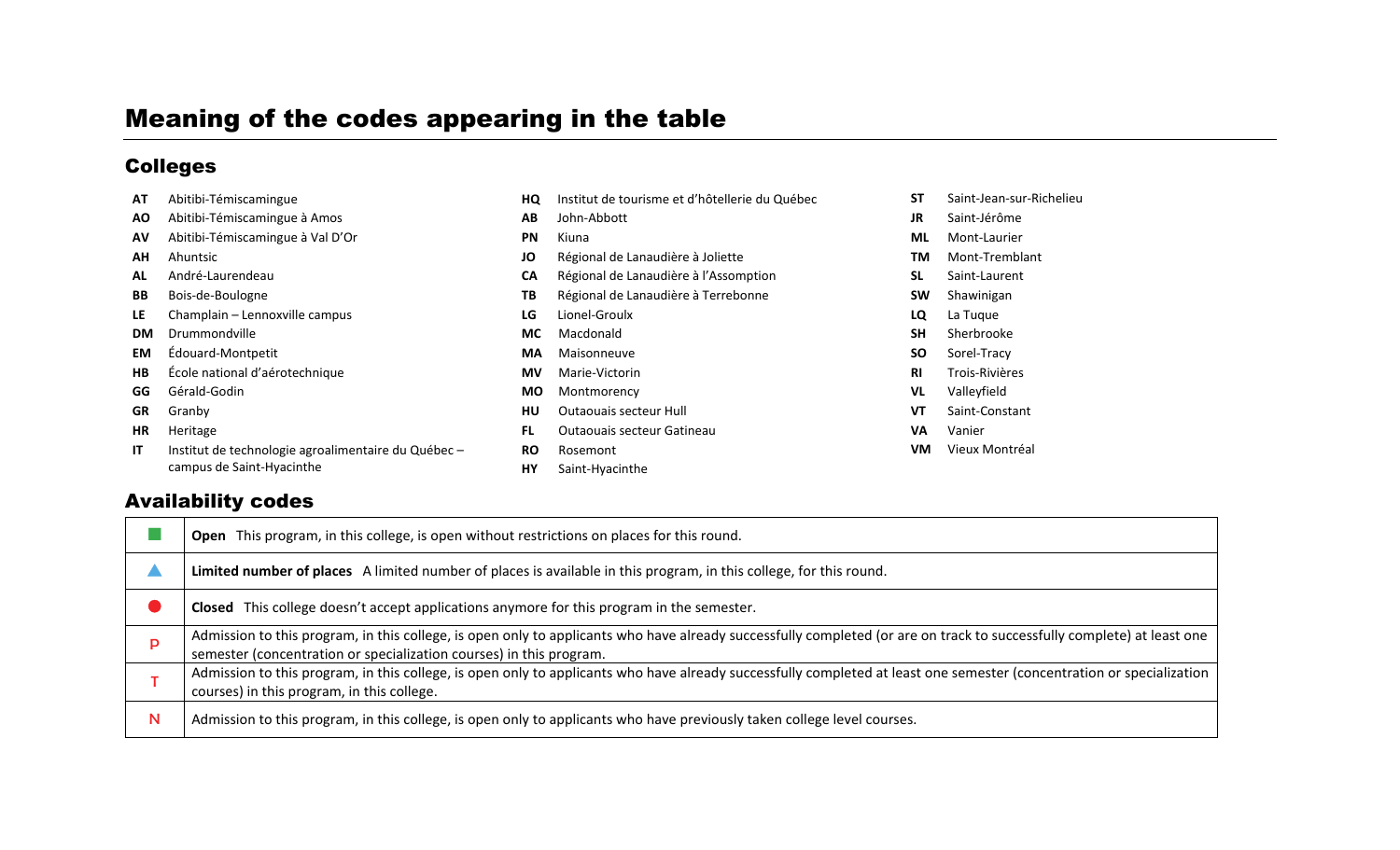## **MODIFICATIONS**

#### *TABLE OF AVAILABLE PLACES – WINTER 2022 – ROUND 2*

#### **The admission.sram.qc.ca portal has been updated with these modifications.**

Unlike what is written in the *Winter 2022 - Round 2 Table of available places:*

At **Collège de Bois-de-Boulogne**, a limited number of places are available in the Social Science programs (*300.M0* and *300.M1*).

At **John-Abbott College**, the *200.B0 Science* is closed.

At **Cégep Saint-Jean-sur-Richelieu**, program *570.E0 Techniques de design d'intérieur* is closed.

At **Collège Lionel-Groulx**, applications for this semester round are accepted only from students who successfully completed at least one semester (concentration or specialization courses) in this program, in this college (availability code **T**) for *235.B0 Technologie du génie industriel*.

At **Cégep régional de Lanaudière à Joliette**, program *154.A0 Technologie des procédés et de la qualité des aliments* is open.

At **Cégep de Saint-Jérôme**, program *180.B0 Soins infirmiers (après un DEP)* is closed.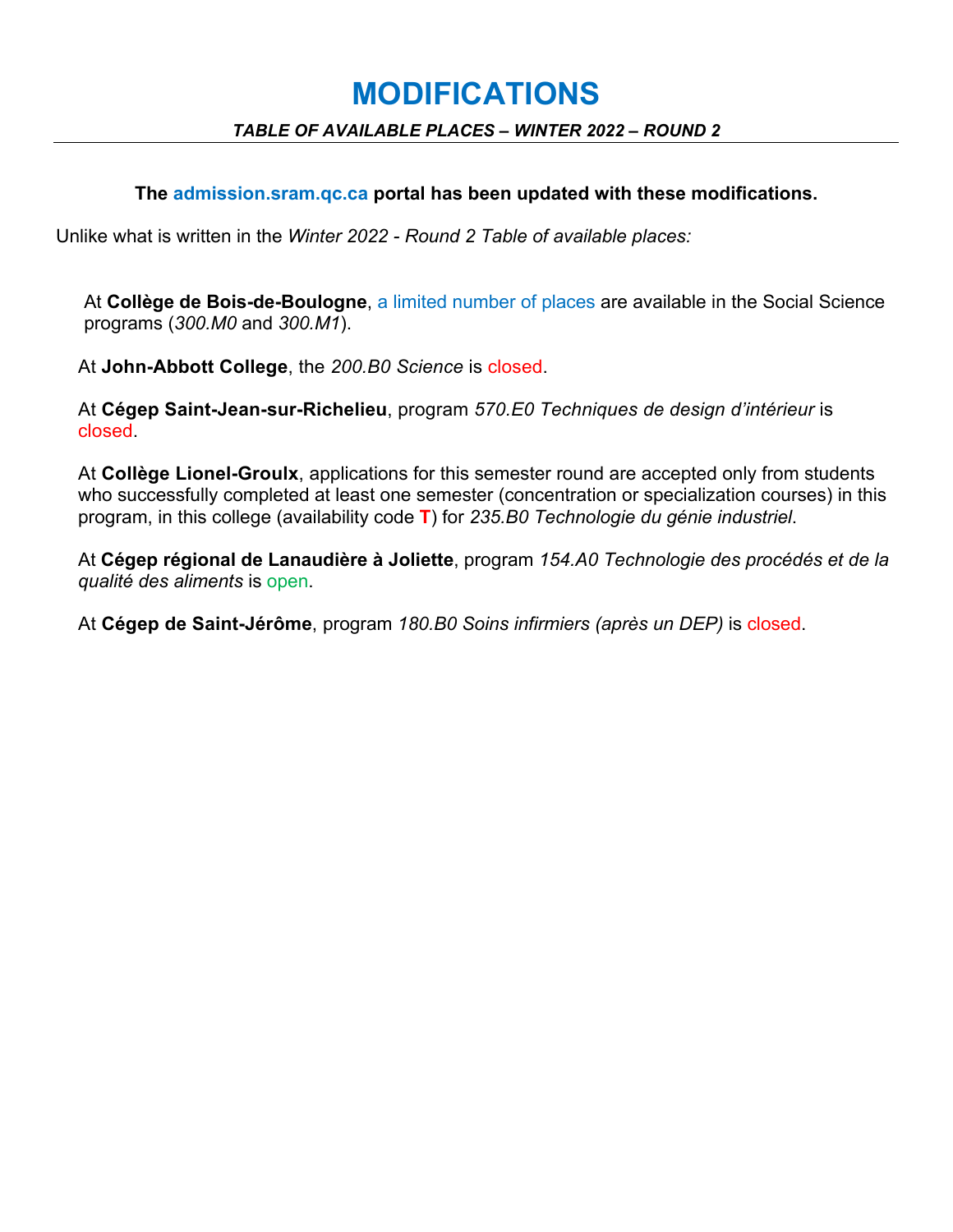| Number Program title                                          |                                                                                                                       |                             |                             |                             |                             |                             |                   |                                                             |                              |                             |                             | AT AO AV AH AL BB LE DM EM HB GG GR HR IT HQ AB PN JO CA TB LG MC MA MV MO FL HU RO HY ST JR ML TM SL SW LQ SH SO RIVU VT VA VM |                  |                             |                   |          |                                 |                        |                     |                            |                              |                                                            |                |                             |                |                             |                             |                            |                 |                                               |                             |                                                                                                                                                                                                                                      |              |                                                                                                                 |                             |
|---------------------------------------------------------------|-----------------------------------------------------------------------------------------------------------------------|-----------------------------|-----------------------------|-----------------------------|-----------------------------|-----------------------------|-------------------|-------------------------------------------------------------|------------------------------|-----------------------------|-----------------------------|---------------------------------------------------------------------------------------------------------------------------------|------------------|-----------------------------|-------------------|----------|---------------------------------|------------------------|---------------------|----------------------------|------------------------------|------------------------------------------------------------|----------------|-----------------------------|----------------|-----------------------------|-----------------------------|----------------------------|-----------------|-----------------------------------------------|-----------------------------|--------------------------------------------------------------------------------------------------------------------------------------------------------------------------------------------------------------------------------------|--------------|-----------------------------------------------------------------------------------------------------------------|-----------------------------|
| <b>Pathways Program</b>                                       |                                                                                                                       |                             |                             |                             |                             |                             |                   |                                                             |                              |                             |                             |                                                                                                                                 |                  |                             |                   |          |                                 |                        |                     |                            |                              |                                                            |                |                             |                |                             |                             |                            |                 |                                               |                             |                                                                                                                                                                                                                                      |              |                                                                                                                 |                             |
| <b>Preparatory Sessions</b>                                   |                                                                                                                       |                             |                             |                             |                             |                             |                   |                                                             |                              |                             |                             | AT AO AV AH AL BB LE DM EM HB GG GR HR IT HQ AB PN JO CA TB LG MC MA MV MO FL HU RO HY ST JR ML TM SL SW LQ SH SO RIVU VT VA VM |                  |                             |                   |          |                                 |                        |                     |                            |                              |                                                            |                |                             |                |                             |                             |                            |                 |                                               |                             |                                                                                                                                                                                                                                      |              |                                                                                                                 |                             |
| 081.05 Springboard to a DCS - First Nations                   |                                                                                                                       |                             |                             |                             |                             |                             |                   |                                                             |                              |                             |                             |                                                                                                                                 |                  | $\mathcal{L}_{\mathcal{A}}$ |                   |          |                                 |                        |                     |                            |                              |                                                            |                |                             |                |                             |                             |                            |                 |                                               |                             |                                                                                                                                                                                                                                      |              |                                                                                                                 |                             |
| 081.06 Springboard to a DCS                                   | <b>The Contract of the Contract of the Contract of the Contract of the Contract of the Contract of the Contract o</b> | $\mathcal{L}_{\text{max}}$  | a a d                       |                             | $\mathcal{L}_{\rm{max}}$    | $\bullet$                   | <b>Tallet</b>     | $\mathcal{L}_{\text{max}}$<br><b>College</b>                | $\mathcal{L}_{\mathrm{max}}$ | $\mathcal{L}_{\mathcal{A}}$ | $\mathcal{L}_{\mathcal{A}}$ | <b>College</b><br>$\blacktriangle$                                                                                              | $\bullet$        |                             | <b>The Common</b> |          | <b>Barbara</b>                  | $\bullet$<br>$\bullet$ | $\bullet$           | $\mathcal{M}(\mathcal{A})$ | <b>The State</b>             | <b>Contract Contract</b>                                   | $\sim$         | <b>The State</b>            | $\sim 100$     | $\mathcal{L}_{\mathcal{A}}$ | <b>College</b>              | $\mathcal{L}^{\text{max}}$ | <b>Contract</b> | $\mathcal{L}_{\mathcal{A}}$<br><b>College</b> |                             |                                                                                                                                                                                                                                      | $\mathbf{r}$ | $\blacktriangle$                                                                                                |                             |
| <b>Pre-University Programs</b>                                |                                                                                                                       |                             |                             |                             |                             |                             |                   |                                                             |                              |                             |                             |                                                                                                                                 |                  |                             |                   |          |                                 |                        |                     |                            |                              |                                                            |                |                             |                |                             |                             |                            |                 |                                               |                             |                                                                                                                                                                                                                                      |              |                                                                                                                 |                             |
| <b>Natural Science</b>                                        |                                                                                                                       |                             | AT AO AVAH AL BB            |                             |                             |                             |                   |                                                             |                              |                             |                             | LE DM EM HB GG GR HR IT HQ AB PN JO CA TB LG MC MA MV MO FL HU RO HY ST JR ML TM SL SW                                          |                  |                             |                   |          |                                 |                        |                     |                            |                              |                                                            |                |                             |                |                             |                             |                            |                 |                                               |                             |                                                                                                                                                                                                                                      |              | ILO ISH ISO IRI VL IVT IVA IVM I                                                                                |                             |
| 200.B0 Science                                                |                                                                                                                       | <b>The</b>                  | $\mathcal{L}_{\rm{max}}$    | $\mathcal{L}_{\mathcal{A}}$ | $\mathcal{L}_{\mathcal{A}}$ | $\bullet$                   | <b>Contractor</b> | $\mathcal{L}_{\mathrm{eff}}$<br>$\mathcal{L}_{\mathcal{A}}$ |                              | $\blacktriangle$            | $\mathcal{L}_{\mathcal{A}}$ |                                                                                                                                 | $\blacktriangle$ | <b>Contractor</b>           | $\bullet$         | <b>P</b> | $\blacktriangle$                | $\bullet$<br>$\bullet$ | $\bullet$           | <b>P</b>                   | <b>COL</b>                   | $\mathcal{L}_{\mathcal{A}}$<br>$\mathcal{L}_{\mathcal{A}}$ | <b>COL</b>     | $\mathcal{L}_{\mathcal{A}}$ |                | $\mathcal{L}_{\mathcal{A}}$ | $\mathcal{L}_{\mathcal{A}}$ | <b>P</b>                   |                 | <b>COL</b>                                    | $\mathbf{r}$                |                                                                                                                                                                                                                                      |              |                                                                                                                 | $\bullet$                   |
| 200.CO Computer Sciences and Mathematics                      |                                                                                                                       |                             |                             |                             |                             | $\bullet$                   |                   |                                                             |                              | $\blacktriangle$            |                             |                                                                                                                                 |                  | T                           |                   |          | T                               | $\bullet$              |                     |                            |                              | <b>The State</b>                                           |                | $\bullet$                   |                |                             |                             |                            |                 |                                               | $\mathbf{T}$                |                                                                                                                                                                                                                                      |              | T                                                                                                               |                             |
| 200.D0 Science in English and French                          |                                                                                                                       |                             |                             |                             |                             |                             |                   |                                                             |                              |                             |                             |                                                                                                                                 |                  |                             |                   |          |                                 |                        |                     |                            |                              |                                                            |                |                             |                |                             | $\bullet$                   |                            |                 |                                               |                             |                                                                                                                                                                                                                                      |              | T                                                                                                               |                             |
| 200.Z0 Science - International Baccalaureate                  |                                                                                                                       |                             |                             |                             |                             |                             |                   |                                                             |                              |                             |                             |                                                                                                                                 |                  |                             |                   |          |                                 |                        |                     |                            |                              |                                                            |                |                             |                |                             |                             |                            |                 |                                               |                             |                                                                                                                                                                                                                                      |              |                                                                                                                 |                             |
| <b>Social Sciences</b>                                        |                                                                                                                       |                             |                             |                             |                             |                             |                   |                                                             |                              |                             |                             | AT AO AV AH AL BB LE DM EM HB GG GR HR IT HQ AB PN JO CA TB LG MC MA MV MO FL HU RO HY ST JR ML TM SL SW LQ SH SO RIVU VT VA VM |                  |                             |                   |          |                                 |                        |                     |                            |                              |                                                            |                |                             |                |                             |                             |                            |                 |                                               |                             |                                                                                                                                                                                                                                      |              |                                                                                                                 |                             |
| 300.B0 Social Science - First Nations                         |                                                                                                                       |                             |                             |                             |                             |                             |                   |                                                             |                              |                             |                             |                                                                                                                                 |                  | <b>The State</b>            |                   |          |                                 |                        |                     |                            |                              |                                                            |                |                             |                |                             |                             |                            |                 |                                               |                             |                                                                                                                                                                                                                                      |              |                                                                                                                 |                             |
| Social Science in English and French<br>300.CO                |                                                                                                                       |                             |                             |                             |                             |                             |                   |                                                             |                              |                             |                             |                                                                                                                                 |                  |                             |                   |          |                                 |                        |                     |                            |                              |                                                            |                |                             |                |                             |                             |                            |                 |                                               |                             |                                                                                                                                                                                                                                      |              |                                                                                                                 |                             |
| 300.M0 Social Science                                         | $\mathbb{R}^n$                                                                                                        | $\mathcal{L}_{\mathcal{A}}$ | $\mathcal{H}^{\mathcal{A}}$ | $\mathcal{L}_{\mathcal{A}}$ | a a s                       | $\bullet$                   | a a s             | a a d<br>$\sim$                                             |                              | $\sim$                      | $\mathcal{L}_{\mathcal{A}}$ | T                                                                                                                               | $\blacktriangle$ |                             | $\blacksquare$    |          | <b>The Contract of Contract</b> | $\bullet$<br>$T^*$     | $\bullet$           | $P^*$                      | $\mathcal{L}_{\mathrm{max}}$ | <b>Contract Contract</b>                                   | $\sim 100$     | $\mathcal{L}_{\mathcal{A}}$ | <b>College</b> | <b>The</b>                  | $\sim 10$                   | $\sim$                     | $P^*$           | .                                             |                             |                                                                                                                                                                                                                                      | N            | $\begin{array}{c c c c c} \hline \multicolumn{1}{c }{\mathbf{A}} & \multicolumn{1}{c }{\mathbf{B}} \end{array}$ |                             |
| 300.M1 Social Science with Mathematics                        | $\mathcal{L}_{\mathcal{A}}$                                                                                           | $\mathcal{L}_{\mathcal{A}}$ | $\mathbf{H}$                | $\bullet$                   | <b>E</b> I                  | $\bullet$                   | a a s             | $\blacksquare$<br>$\sim$                                    |                              |                             | $\mathcal{L}_{\mathcal{A}}$ | $T^*$                                                                                                                           | $\blacktriangle$ | a a s                       | $\blacktriangle$  |          | and the state                   | $\bullet$<br>$T^*$     | $\bullet$           |                            | $\mathcal{L}_{\mathcal{A}}$  | <b>Billian Bar</b>                                         | $\sim$         | $\mathcal{L}_{\mathcal{A}}$ | <b>COL</b>     | $\mathcal{L}_{\mathcal{A}}$ | <b>A</b>                    | $\sim$                     |                 | $\mathcal{L}_{\mathcal{A}}$<br><b>College</b> | $\mathcal{L}_{\mathcal{A}}$ | $T^*$                                                                                                                                                                                                                                |              | $T^*$                                                                                                           | $\mathcal{L}_{\mathcal{A}}$ |
| 300.Z0 Social Science - International Baccalaureate           |                                                                                                                       |                             |                             |                             |                             |                             |                   |                                                             |                              |                             |                             |                                                                                                                                 |                  |                             |                   |          |                                 |                        |                     |                            |                              |                                                            |                |                             |                |                             |                             |                            |                 |                                               |                             |                                                                                                                                                                                                                                      |              |                                                                                                                 |                             |
| Arts, Literature and Communication, Music, Dance, Visual Arts |                                                                                                                       |                             |                             |                             |                             |                             |                   |                                                             |                              |                             |                             | AT AO AV AH AL BB LE DM EM HB GG GR HR IT HQ AB PN JO CA TB LG MC MA MV MO FL HU RO HY ST JR ML TM SL SW LQ SH SO RIVU VT VA VM |                  |                             |                   |          |                                 |                        |                     |                            |                              |                                                            |                |                             |                |                             |                             |                            |                 |                                               |                             |                                                                                                                                                                                                                                      |              |                                                                                                                 |                             |
| 500.AE Arts, Literature and Communication: Multidisciplinary  |                                                                                                                       |                             |                             |                             |                             |                             |                   |                                                             |                              |                             |                             |                                                                                                                                 | $\blacktriangle$ |                             | $\blacktriangle$  |          |                                 |                        |                     |                            | <b>COL</b>                   |                                                            |                |                             |                |                             |                             |                            |                 |                                               |                             |                                                                                                                                                                                                                                      |              |                                                                                                                 |                             |
| 500.AF Arts, Literature and Communication: Arts               |                                                                                                                       |                             |                             |                             | T                           | $\blacksquare$              |                   |                                                             |                              |                             | $\mathcal{L}_{\mathcal{A}}$ |                                                                                                                                 |                  |                             |                   |          |                                 |                        |                     |                            |                              |                                                            |                |                             |                |                             |                             |                            |                 |                                               |                             |                                                                                                                                                                                                                                      |              | $\blacktriangle$                                                                                                |                             |
| 500.AG Arts, Literature and Communication: Cinema             | <b>The Co</b>                                                                                                         |                             |                             | $\mathcal{L}_{\rm{max}}$    | T                           |                             |                   | T.                                                          |                              |                             | <b>COL</b>                  |                                                                                                                                 |                  |                             |                   |          |                                 | $\bullet$<br>T         | $\bullet$           | $\mathbf{P}$               |                              | <b>Contract Contract Contract</b>                          |                | T                           |                |                             |                             |                            |                 |                                               |                             |                                                                                                                                                                                                                                      |              |                                                                                                                 |                             |
| 500.AH Arts, Literature and Communication: Literature         | <b>Includes</b>                                                                                                       |                             |                             | $\bullet$                   |                             |                             |                   | $\mathbf{T}$                                                |                              |                             | <b>COL</b>                  |                                                                                                                                 | $\blacktriangle$ |                             |                   |          | $\mathsf{P}$                    | $\bullet$<br>T         | $\bullet$           | P                          |                              | <b>In</b>                                                  |                |                             |                |                             |                             |                            |                 | $\mathbf{T}$                                  | T                           |                                                                                                                                                                                                                                      |              |                                                                                                                 | $\bullet$                   |
| 500.AJ Arts, Literature and Communication: Media              |                                                                                                                       |                             |                             |                             | T                           |                             |                   | $\mathbf{T}$                                                |                              |                             |                             |                                                                                                                                 | $\blacktriangle$ |                             |                   |          | $\mathsf{P}$                    | T                      | $\bullet$           | $\mathsf{P}$               |                              | $\mathbf{r}$                                               |                | T                           |                |                             |                             |                            |                 | $\mathbf{T}$                                  |                             |                                                                                                                                                                                                                                      |              |                                                                                                                 | $\bullet$                   |
| 500.AK Arts, Literature and Communication: Theater            |                                                                                                                       |                             |                             |                             |                             |                             |                   | $\top$                                                      |                              |                             |                             |                                                                                                                                 | $\blacktriangle$ |                             |                   |          | $\mathsf{P}$                    | T.                     |                     |                            |                              | <b>Ta</b>                                                  |                | T                           |                |                             | $\mathbf{T}$                |                            |                 |                                               | $\mathbf{T}$                |                                                                                                                                                                                                                                      |              |                                                                                                                 |                             |
| Arts, Literature and Communication: Languages<br>500.AL       | <b>The Co</b>                                                                                                         |                             |                             | $\bullet$                   | T                           |                             | $\bullet$         | T<br>$\top$                                                 |                              |                             |                             |                                                                                                                                 | $\blacktriangle$ |                             |                   |          | P.                              | $\bullet$<br>T         | $\bullet$           | $\mathbf{P}$               |                              | $\blacksquare$                                             | $\sim 100$     | $\mathbf T$                 |                |                             | $\mathbf{T}$                |                            |                 | $\mathbf{T}$                                  | $\mathbf{T}$                |                                                                                                                                                                                                                                      |              |                                                                                                                 | $\bullet$                   |
| 500.B1 Arts, Literature and Communication - First Nations     |                                                                                                                       |                             |                             |                             |                             |                             |                   |                                                             |                              |                             |                             |                                                                                                                                 |                  | $\mathcal{L}_{\mathcal{A}}$ |                   |          |                                 |                        |                     |                            |                              |                                                            |                |                             |                |                             |                             |                            |                 |                                               |                             |                                                                                                                                                                                                                                      |              |                                                                                                                 |                             |
| 501.A0 Music                                                  |                                                                                                                       |                             |                             |                             |                             |                             |                   | $\mathcal{L}_{\mathcal{A}}$                                 |                              |                             |                             |                                                                                                                                 |                  | $\mathcal{L}_{\mathcal{A}}$ |                   |          | $\bullet$                       | T                      |                     |                            |                              |                                                            |                |                             |                |                             |                             |                            |                 | $\mathcal{L}_{\mathcal{A}}$                   | $\mathbf{T}$                |                                                                                                                                                                                                                                      |              | $\bullet$                                                                                                       |                             |
| 506.A0 Dance                                                  |                                                                                                                       |                             |                             |                             |                             |                             |                   | $\top$                                                      |                              |                             |                             |                                                                                                                                 |                  |                             |                   |          |                                 |                        | $\bullet$           |                            |                              |                                                            |                |                             |                |                             | $\mathbf{T}$                |                            |                 | $\mathbf{T}$                                  |                             |                                                                                                                                                                                                                                      |              |                                                                                                                 |                             |
| 510.A0 Visual Arts                                            | <b>The Co</b>                                                                                                         |                             |                             |                             |                             |                             | $\bullet$         | T<br>$\mathbf{T}$                                           |                              |                             |                             |                                                                                                                                 |                  |                             |                   |          | P.                              | $T^*$                  | $\bullet$           | $P^*$                      |                              | $\bullet$                                                  | <b>COL</b>     | T                           |                |                             |                             |                            |                 |                                               | $\mathbf{T}$                | <b>The Contract of the Contract of the Contract of the Contract of the Contract of the Contract of The Contract of The Contract of The Contract of The Contract of The Contract of The Contract of The Contract of The Contract </b> |              |                                                                                                                 | $\bullet$                   |
| Other programs                                                |                                                                                                                       |                             |                             |                             |                             |                             |                   |                                                             |                              |                             |                             | AT AO AV AH AL BB LE DM EM HB GG GR HR IT HQ AB PN JO CA TB LG MC MA MV MO FL HU RO HY ST JR ML TM SL SW LQ SH SO RIVU VT VA VM |                  |                             |                   |          |                                 |                        |                     |                            |                              |                                                            |                |                             |                |                             |                             |                            |                 |                                               |                             |                                                                                                                                                                                                                                      |              |                                                                                                                 |                             |
| 700.A0 Sciences and Arts                                      |                                                                                                                       |                             |                             |                             |                             | $\bullet$                   |                   |                                                             |                              |                             |                             |                                                                                                                                 |                  |                             |                   |          | $\bullet$                       | $\bullet$              |                     |                            |                              | $\bullet$                                                  |                |                             |                |                             |                             |                            |                 |                                               |                             |                                                                                                                                                                                                                                      |              |                                                                                                                 |                             |
| 700.B0 Liberal Arts                                           |                                                                                                                       |                             |                             |                             |                             | $\mathcal{L}_{\mathcal{A}}$ | $\bullet$         |                                                             |                              |                             |                             |                                                                                                                                 | $\mathsf{P}$     |                             |                   |          | $\mathbf{P}$                    | $\mathbf{T}$           |                     |                            |                              | $\bullet$                                                  |                |                             |                |                             |                             |                            |                 |                                               |                             |                                                                                                                                                                                                                                      |              |                                                                                                                 | $\bullet$                   |
| <b>Double DCS</b>                                             |                                                                                                                       |                             |                             |                             |                             |                             |                   |                                                             |                              |                             |                             | AT AO AV AH AL BB LE DM EM HB GG GR HR IT HQ AB PN JO CA TB LG MC MA MV MO FL HU RO HY ST JR ML TM SL SW LQ SH SO RIVU VT VA VM |                  |                             |                   |          |                                 |                        |                     |                            |                              |                                                            |                |                             |                |                             |                             |                            |                 |                                               |                             |                                                                                                                                                                                                                                      |              |                                                                                                                 |                             |
| 200.11 Science and Music                                      |                                                                                                                       |                             |                             |                             |                             |                             |                   | $\bullet$                                                   |                              |                             |                             |                                                                                                                                 |                  | T                           |                   |          | $\bullet$                       | $\bullet$              |                     |                            |                              |                                                            |                |                             |                |                             | $\bullet$                   |                            |                 | п.                                            | T.                          |                                                                                                                                                                                                                                      |              | T                                                                                                               |                             |
| 200.12 Science and Social Science                             |                                                                                                                       | .                           |                             |                             |                             |                             |                   | $\bullet$                                                   |                              | $\blacktriangle$            |                             |                                                                                                                                 | $\blacktriangle$ | $T^*$                       |                   |          |                                 | $\bullet$              | $\bullet$ $\bullet$ |                            |                              |                                                            |                |                             |                |                             |                             |                            |                 |                                               |                             |                                                                                                                                                                                                                                      |              | $T$ $\bullet$                                                                                                   |                             |
| 200.13 Science and Visual Arts                                |                                                                                                                       |                             |                             |                             |                             |                             |                   | $\bullet$                                                   |                              |                             |                             |                                                                                                                                 |                  |                             |                   |          |                                 | $\bullet$              | $\bullet$           |                            |                              |                                                            |                | $\bullet$                   |                |                             | $\bullet$                   |                            |                 |                                               |                             | $\mathcal{L}_{\mathcal{A}}$                                                                                                                                                                                                          |              |                                                                                                                 |                             |
| 200.15 Science and Dance                                      |                                                                                                                       |                             |                             |                             |                             |                             |                   | $\bullet$                                                   |                              |                             |                             |                                                                                                                                 |                  |                             |                   |          |                                 |                        | $\bullet$           |                            |                              |                                                            |                |                             |                |                             | $\bullet$                   |                            |                 | $T^*$                                         |                             |                                                                                                                                                                                                                                      |              |                                                                                                                 |                             |
| 200.16 Science and Arts, Literature and Communication         | <b>The Co</b>                                                                                                         |                             |                             |                             |                             |                             |                   | $\bullet$                                                   |                              | $\blacktriangle$            |                             |                                                                                                                                 |                  |                             |                   |          |                                 |                        |                     |                            |                              |                                                            | ٠              |                             |                |                             | $\bullet$                   |                            |                 |                                               |                             |                                                                                                                                                                                                                                      |              |                                                                                                                 |                             |
| Social Science and Music<br>300.11                            |                                                                                                                       |                             |                             |                             |                             |                             |                   | $\bullet$                                                   |                              |                             |                             |                                                                                                                                 |                  | $T^*$                       |                   |          | $\bullet$                       | $\bullet$              |                     |                            |                              |                                                            |                |                             |                |                             | $\bullet$                   |                            |                 | $\mathcal{L}_{\mathcal{A}}$                   | T                           |                                                                                                                                                                                                                                      |              | T                                                                                                               |                             |
| 300.13 Social Science and Visual Arts                         | <b>Includes</b>                                                                                                       |                             |                             |                             |                             |                             |                   | $\bullet$                                                   |                              |                             |                             |                                                                                                                                 |                  |                             |                   |          |                                 | $\bullet$              | $\bullet$           |                            |                              |                                                            | $\blacksquare$ | $\bullet$                   |                |                             | $\bullet$                   |                            |                 |                                               | $\mathbf{T}$                |                                                                                                                                                                                                                                      |              |                                                                                                                 |                             |
| Social Science and Dance<br>300.15                            |                                                                                                                       |                             |                             |                             |                             |                             |                   | $\bullet$                                                   |                              |                             |                             |                                                                                                                                 |                  |                             |                   |          |                                 |                        | $\bullet$           |                            |                              |                                                            |                |                             |                |                             | $\bullet$                   |                            |                 | $T^*$                                         |                             |                                                                                                                                                                                                                                      |              |                                                                                                                 |                             |
| 300.16 Social Science and Arts, Literature and Communication  | <b>Includes</b>                                                                                                       |                             |                             |                             |                             |                             |                   | $\bullet$<br>T                                              |                              | $\mathcal{L}_{\mathcal{A}}$ |                             |                                                                                                                                 |                  |                             |                   |          | $\bullet$                       |                        |                     |                            |                              |                                                            | ш              |                             |                |                             | $\bullet$                   |                            |                 |                                               |                             |                                                                                                                                                                                                                                      |              |                                                                                                                 |                             |
| 500.11 Arts, Literature and Communication and Music           |                                                                                                                       |                             |                             |                             |                             |                             |                   | $\bullet$                                                   |                              |                             |                             |                                                                                                                                 |                  | $T^*$                       |                   |          | $\bullet$                       | $\bullet$              |                     |                            |                              |                                                            |                |                             |                |                             | $\bullet$                   |                            |                 | $T^*$                                         |                             |                                                                                                                                                                                                                                      |              | T                                                                                                               |                             |
| 500.13 Arts, Literature and Communication and Visual Arts     |                                                                                                                       |                             |                             |                             |                             |                             |                   | $\bullet$                                                   |                              |                             |                             |                                                                                                                                 |                  |                             |                   |          |                                 |                        |                     |                            |                              |                                                            | ×              |                             |                |                             |                             |                            |                 |                                               |                             |                                                                                                                                                                                                                                      |              |                                                                                                                 |                             |
| Arts, Literature and Communication and Dance<br>500.15        |                                                                                                                       |                             |                             |                             |                             |                             |                   | $\bullet$                                                   |                              |                             |                             |                                                                                                                                 |                  |                             |                   |          |                                 |                        |                     |                            |                              |                                                            |                |                             |                |                             |                             |                            |                 | $T^*$                                         |                             |                                                                                                                                                                                                                                      |              |                                                                                                                 |                             |
| 501.13 Music and Visual Arts                                  |                                                                                                                       |                             |                             |                             |                             |                             |                   | $\bullet$                                                   |                              |                             |                             |                                                                                                                                 |                  |                             |                   |          |                                 | $\bullet$              |                     |                            |                              |                                                            |                |                             |                |                             |                             |                            |                 |                                               |                             |                                                                                                                                                                                                                                      |              |                                                                                                                 |                             |
| 501.15 Music and Dance                                        |                                                                                                                       |                             |                             |                             |                             |                             |                   | $\bullet$                                                   |                              |                             |                             |                                                                                                                                 |                  |                             |                   |          |                                 |                        |                     |                            |                              |                                                            |                |                             |                |                             |                             |                            |                 |                                               |                             |                                                                                                                                                                                                                                      |              |                                                                                                                 |                             |
| 506.13<br>Dance and Visual Arts                               |                                                                                                                       |                             |                             |                             |                             |                             |                   | $\bullet$                                                   |                              |                             |                             |                                                                                                                                 |                  |                             |                   |          |                                 |                        |                     |                            |                              |                                                            |                |                             |                |                             |                             |                            |                 |                                               |                             |                                                                                                                                                                                                                                      |              |                                                                                                                 |                             |
| 700.16   Liberal Arts Literature and Communication            |                                                                                                                       |                             |                             |                             |                             |                             |                   |                                                             |                              |                             |                             |                                                                                                                                 |                  |                             |                   |          |                                 |                        |                     |                            |                              |                                                            |                |                             |                |                             |                             |                            |                 |                                               |                             |                                                                                                                                                                                                                                      |              |                                                                                                                 | $\bullet$                   |
|                                                               |                                                                                                                       |                             |                             |                             |                             |                             |                   |                                                             |                              |                             |                             |                                                                                                                                 |                  |                             |                   |          |                                 |                        |                     |                            |                              |                                                            |                |                             |                |                             |                             |                            |                 |                                               |                             |                                                                                                                                                                                                                                      |              |                                                                                                                 |                             |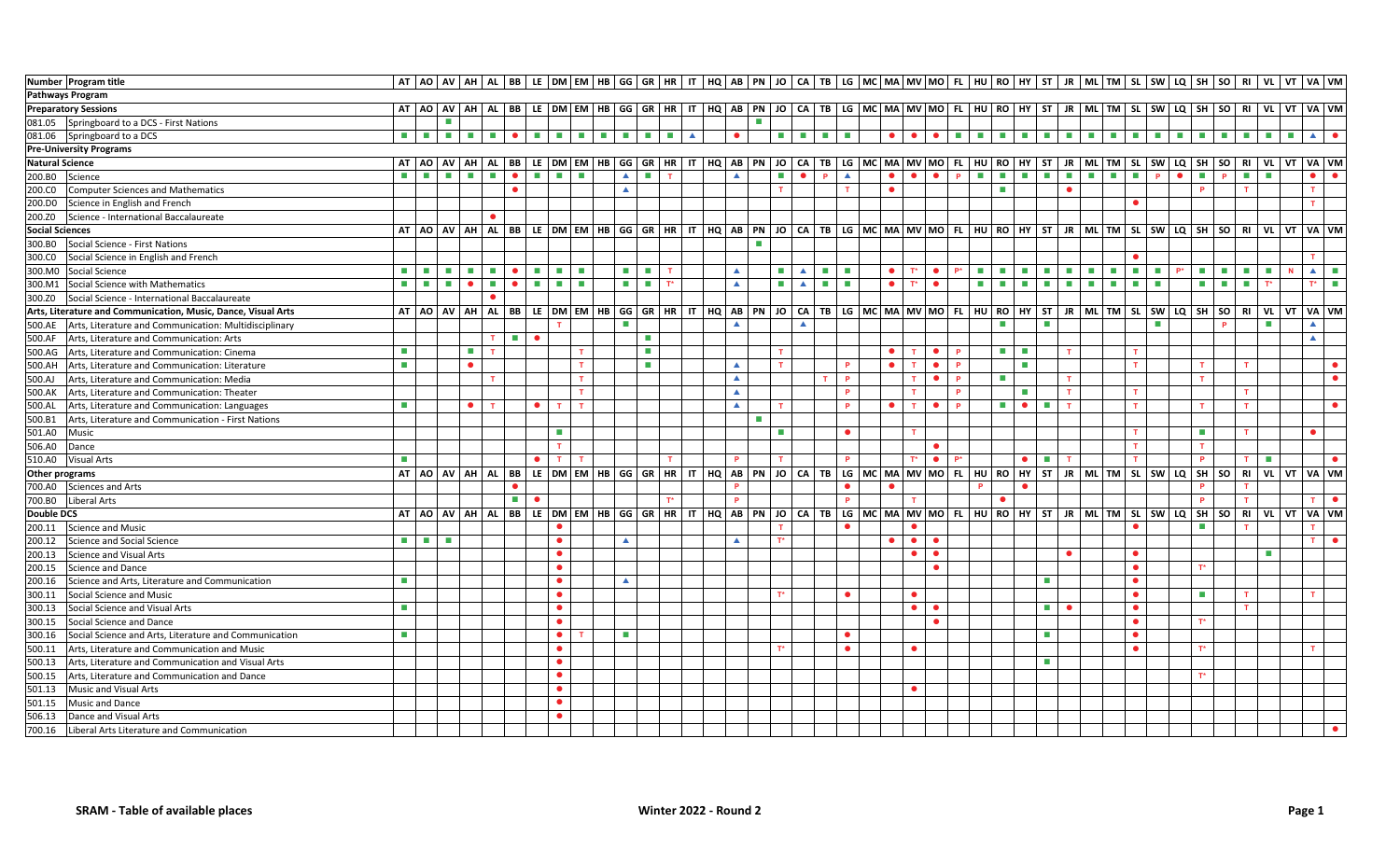| <b>Technical Programs</b>                                                          |                             |                             |           |                             |                  |           |                             |                             |                  |                             |                                                                                                                                 |                  |                  |           |             |                 |           |   |           |                  |                  |                    |                  |                             |           |              |                                      |                             |                            |                                                  |             |                             |
|------------------------------------------------------------------------------------|-----------------------------|-----------------------------|-----------|-----------------------------|------------------|-----------|-----------------------------|-----------------------------|------------------|-----------------------------|---------------------------------------------------------------------------------------------------------------------------------|------------------|------------------|-----------|-------------|-----------------|-----------|---|-----------|------------------|------------------|--------------------|------------------|-----------------------------|-----------|--------------|--------------------------------------|-----------------------------|----------------------------|--------------------------------------------------|-------------|-----------------------------|
| <b>Biological Technologies</b>                                                     |                             |                             |           |                             |                  |           |                             |                             |                  |                             | AT AO AV AH AL BB LE DM EM HB GG GR HR IT HQ AB PN JO CA TB LG MC MA MV MO FL HU RO HY ST JR ML TM SL SW LQ SH SO RIVL VT VA VM |                  |                  |           |             |                 |           |   |           |                  |                  |                    |                  |                             |           |              |                                      |                             |                            |                                                  |             |                             |
| 110.A0 Dental Technology                                                           |                             |                             |           |                             |                  |           |                             | $\mathbf{T}$                |                  |                             |                                                                                                                                 |                  |                  |           |             |                 |           |   |           |                  |                  |                    |                  |                             |           |              |                                      |                             |                            |                                                  |             |                             |
| 110.B0 Denturology                                                                 |                             |                             |           |                             |                  |           |                             | $\mathbf{T}$                |                  |                             |                                                                                                                                 |                  |                  |           |             |                 |           |   |           |                  |                  |                    |                  |                             |           |              |                                      |                             |                            |                                                  |             |                             |
| 111.A0 Dental Hygiene                                                              |                             |                             |           |                             |                  |           |                             | T                           |                  |                             |                                                                                                                                 | T                |                  |           | $\mathbf T$ |                 | $\bullet$ |   |           |                  | P                | $\bullet$          |                  |                             |           |              |                                      |                             |                            | $\mathbf T$                                      |             |                             |
| 112.A0 Acupuncture                                                                 |                             |                             |           |                             |                  |           |                             |                             |                  |                             |                                                                                                                                 |                  |                  |           |             |                 |           |   |           |                  | $\mathbf \tau$   |                    |                  |                             |           |              |                                      |                             |                            |                                                  |             |                             |
| 120.A0<br>Dietetics                                                                |                             |                             |           |                             |                  |           |                             |                             |                  |                             |                                                                                                                                 |                  |                  |           |             |                 | $\bullet$ |   | $\bullet$ |                  | P.               | $\bullet$          |                  |                             |           |              |                                      |                             |                            | T.                                               |             |                             |
| Medical Electrophysiology<br>140.A0                                                |                             |                             | $\bullet$ |                             |                  |           |                             |                             |                  |                             |                                                                                                                                 |                  |                  |           |             |                 |           |   |           |                  |                  |                    |                  |                             |           |              |                                      |                             |                            |                                                  |             |                             |
| 140.CO<br>Biomedical Laboratory Technology                                         |                             | $\bullet$                   |           |                             |                  |           |                             |                             |                  |                             |                                                                                                                                 |                  |                  |           |             |                 |           |   |           |                  | P.               | $\bullet$<br>$T^*$ | P                | $\mathbf{T}$                |           |              | T                                    | P                           |                            |                                                  |             |                             |
| 141.A0<br>Respiratory and Anaesthesia Technology                                   |                             |                             |           |                             |                  |           |                             |                             |                  |                             |                                                                                                                                 |                  |                  |           |             |                 |           |   |           |                  | P<br>$\top$      |                    |                  |                             |           |              |                                      | $\mathbf T$                 |                            | T                                                | T           |                             |
| 142.DO<br><b>Radiation Oncology</b>                                                |                             |                             | $\bullet$ |                             |                  |           |                             |                             |                  |                             |                                                                                                                                 |                  |                  |           |             |                 |           |   |           |                  |                  |                    |                  |                             |           |              |                                      |                             |                            |                                                  |             |                             |
| Nuclear Medicine Technology<br>142.FO                                              |                             |                             | $\bullet$ |                             |                  |           |                             |                             |                  |                             |                                                                                                                                 |                  |                  |           |             |                 |           |   |           |                  |                  |                    |                  |                             |           |              |                                      |                             |                            |                                                  |             |                             |
| Medical Ultrasound Technology<br>142.GO                                            |                             |                             | $\bullet$ |                             |                  |           |                             |                             |                  |                             |                                                                                                                                 |                  |                  |           |             |                 |           |   |           |                  |                  |                    |                  |                             |           |              |                                      |                             |                            |                                                  |             |                             |
| Diagnostic Imaging<br>142.HO                                                       |                             |                             | $\bullet$ |                             |                  |           |                             | $\mathbf{T}$                |                  |                             |                                                                                                                                 |                  |                  |           |             |                 |           |   |           |                  |                  |                    |                  |                             |           |              |                                      |                             |                            |                                                  |             |                             |
| 144.A0 Physiotherapy Technology                                                    |                             |                             |           |                             |                  |           |                             |                             |                  |                             |                                                                                                                                 |                  |                  |           |             |                 |           | T | $\bullet$ |                  |                  |                    |                  |                             |           |              |                                      | T                           |                            |                                                  |             |                             |
| <b>Orthotics and Prosthetics</b><br>144.B0                                         |                             |                             |           |                             |                  |           |                             |                             |                  |                             |                                                                                                                                 |                  |                  |           |             |                 |           |   | $\bullet$ |                  |                  |                    |                  |                             |           |              |                                      |                             |                            |                                                  |             |                             |
| Animal Health Technology<br>145.A0                                                 |                             |                             |           |                             |                  |           |                             |                             |                  |                             |                                                                                                                                 |                  |                  |           |             | P               |           |   |           |                  |                  | $\bullet$          |                  |                             |           |              |                                      | T                           |                            |                                                  | T           |                             |
| Environmental and Wildlife Management<br>145.CO                                    |                             |                             |           |                             |                  |           |                             |                             |                  |                             |                                                                                                                                 |                  |                  |           |             |                 |           |   |           |                  |                  |                    |                  |                             |           | $\mathbf{T}$ |                                      | $\mathbf T$                 |                            |                                                  | $\mathbf T$ |                             |
| 160.A0 Optical Dispensing                                                          |                             |                             |           |                             |                  |           |                             | $\mathcal{L}_{\mathcal{A}}$ |                  |                             |                                                                                                                                 |                  |                  | $\bullet$ |             |                 |           |   |           |                  |                  |                    |                  |                             |           |              |                                      |                             |                            |                                                  |             |                             |
| <b>Hearing Aid Technology</b><br>160.B0                                            |                             |                             |           |                             |                  |           |                             |                             |                  |                             |                                                                                                                                 |                  |                  |           |             |                 |           |   |           |                  | T                |                    |                  |                             |           |              |                                      |                             |                            |                                                  |             |                             |
| 165.A0 Pharmacy Technology                                                         |                             | $\mathcal{L}_{\mathcal{A}}$ |           |                             |                  |           | $\mathcal{L}_{\mathcal{A}}$ |                             | $\blacktriangle$ |                             |                                                                                                                                 |                  |                  |           |             |                 |           |   |           |                  | $\bullet$        |                    |                  |                             |           |              |                                      |                             | P                          |                                                  |             |                             |
| 171.A0<br><b>Funeral Service Technology</b>                                        |                             |                             |           |                             |                  |           |                             |                             |                  |                             |                                                                                                                                 |                  |                  |           |             |                 |           |   |           |                  | $\mathbf{T}$     |                    |                  |                             |           |              |                                      |                             |                            |                                                  |             |                             |
| 180.A0 Nursing                                                                     | $\mathbf{P}$                | $\mathcal{L}_{\mathcal{A}}$ |           | $\mathcal{L}_{\mathcal{A}}$ | $\blacktriangle$ | $\bullet$ | T<br>T                      |                             | $\blacktriangle$ | $\mathcal{L}_{\rm{max}}$    | T                                                                                                                               | $\blacktriangle$ | $\mathbf{T}$     |           |             | $\bullet$       | $\bullet$ |   | $\bullet$ |                  | $\blacktriangle$ | T<br>$\bullet$     | $\sim 100$       | $\sim 10$                   | $\bullet$ |              | $\blacktriangle$<br>$\blacktriangle$ | $\mathcal{L}_{\mathcal{A}}$ | $P^*$                      | $\mathcal{L}_{\mathrm{max}}$<br>$\blacktriangle$ |             | $T$ $\blacksquare$          |
| Nursing (After a SSVD)<br>180.B0                                                   |                             |                             |           | $\mathbf{T}$                | $\blacktriangle$ |           | T                           |                             |                  |                             |                                                                                                                                 |                  | $\blacktriangle$ |           |             |                 |           |   |           |                  |                  |                    |                  | $\blacktriangle$            |           |              |                                      |                             |                            |                                                  |             |                             |
| 181.A0 Pre-Hospital Emergency Care                                                 |                             | P                           | $\bullet$ |                             |                  |           |                             |                             |                  |                             |                                                                                                                                 | T                |                  |           |             |                 |           |   |           |                  | P                | $\bullet$          |                  |                             | $\bullet$ |              | $\bullet$                            | $\bullet$                   |                            |                                                  |             |                             |
| 190.B0 Forest Technology                                                           | $\mathcal{L}_{\mathcal{A}}$ |                             |           |                             |                  |           |                             |                             |                  |                             |                                                                                                                                 |                  |                  |           |             |                 |           |   |           |                  |                  |                    |                  |                             |           |              |                                      |                             |                            |                                                  |             |                             |
| <b>Agricultural Technologies</b>                                                   |                             |                             |           |                             |                  |           |                             |                             |                  |                             | AT AO AV AH AL BB LE DM EM HB GG GR HR IT HQ AB PN JO CA TB LG MC MA MV MO FL HU RO HY ST JR ML TM SL SW LQ SH SO RIVL VT VA VM |                  |                  |           |             |                 |           |   |           |                  |                  |                    |                  |                             |           |              |                                      |                             |                            |                                                  |             |                             |
| 152.B0 Farm Management and Technology                                              |                             |                             |           |                             |                  |           |                             |                             |                  |                             | $\mathbf{T}$                                                                                                                    |                  | $\mathbf{T}$     |           |             | P.<br>$\bullet$ |           |   |           |                  |                  |                    | <b>The State</b> |                             |           |              |                                      | $T^*$                       |                            |                                                  |             |                             |
| Livestock Production<br>153.A0                                                     |                             |                             |           |                             |                  |           |                             |                             |                  |                             | $\mathbf{T}$                                                                                                                    |                  |                  |           |             |                 |           |   |           |                  |                  |                    |                  |                             |           |              |                                      |                             |                            |                                                  |             |                             |
| Horticultural and Environmental Technology<br>153.BO                               |                             |                             |           |                             |                  |           |                             |                             |                  |                             |                                                                                                                                 |                  |                  |           |             | $\bullet$       |           |   |           |                  |                  |                    |                  |                             |           |              |                                      |                             |                            |                                                  |             |                             |
| Ornamental Horticulture: Landscaping and Marketing<br>153.CO                       |                             |                             |           |                             |                  |           |                             |                             |                  |                             | $\mathbf{T}$                                                                                                                    |                  |                  |           |             |                 |           |   | $\bullet$ |                  |                  |                    |                  |                             |           |              |                                      |                             |                            |                                                  |             |                             |
| 153.D0 Farm Equipment Technology                                                   |                             |                             |           |                             |                  |           |                             |                             |                  |                             | $\mathbf{T}$                                                                                                                    |                  |                  |           |             |                 |           |   |           |                  |                  |                    |                  |                             |           |              |                                      |                             |                            |                                                  |             |                             |
|                                                                                    |                             |                             |           |                             |                  |           |                             |                             |                  |                             | T                                                                                                                               |                  | $\mathbf{T}$     |           |             |                 |           |   |           |                  |                  |                    |                  |                             |           |              |                                      |                             |                            |                                                  |             |                             |
| Agro-Environmental Plant Production Technology<br>153.FO<br>154.A0 Food Processing |                             |                             |           |                             |                  |           |                             |                             |                  |                             | $\mathbf{T}$                                                                                                                    |                  | $\mathbf{T}$     |           |             |                 | $\bullet$ |   |           |                  |                  |                    |                  |                             |           |              |                                      |                             |                            |                                                  |             |                             |
|                                                                                    |                             |                             |           |                             |                  |           |                             |                             |                  |                             |                                                                                                                                 |                  |                  |           |             |                 |           |   |           |                  |                  |                    |                  |                             |           |              |                                      |                             |                            |                                                  |             |                             |
| <b>Physical Technologies</b>                                                       |                             |                             | $\bullet$ |                             |                  |           |                             |                             |                  |                             | AT AO AV AH AL BB LE DM EM HB GG GR HR IT HQ AB PN JO CA TB LG MC MA MV MO FL HU RO HY ST JR ML TM SL SW LQ SH SO RIVL VT VA VM |                  |                  |           |             |                 |           |   |           |                  | P.               | $\bullet$          |                  |                             |           |              | $\overline{\phantom{a}}$             | P                           |                            |                                                  |             |                             |
| 210.AA Laboratory Technology: Biotechnology                                        |                             |                             | $\bullet$ |                             |                  |           |                             |                             |                  |                             |                                                                                                                                 |                  |                  |           |             |                 |           |   |           |                  |                  |                    |                  |                             |           |              | $\overline{\phantom{a}}$             |                             |                            | $\mathbf{T}$                                     |             |                             |
| 210.AB<br>Laboratory Technology: Analytical Chemistry                              |                             |                             |           |                             |                  |           |                             |                             |                  |                             |                                                                                                                                 |                  |                  |           |             |                 | $\bullet$ |   |           |                  |                  |                    |                  |                             |           |              |                                      |                             |                            |                                                  |             |                             |
| Industrial Processes Technology<br>210.DO                                          |                             |                             |           | $\mathbf{T}$                |                  |           |                             |                             |                  |                             |                                                                                                                                 |                  |                  |           |             |                 |           |   | $\bullet$ | $\mathbf{P}$     |                  |                    | $\mathbf{P}$     |                             |           |              |                                      |                             |                            | T                                                | $T$         | $\bullet$                   |
| 221.A0 Architectural Technology                                                    |                             |                             | $\bullet$ |                             |                  |           |                             |                             |                  |                             |                                                                                                                                 |                  | $\mathbf \tau$   |           |             |                 |           |   | $\bullet$ | $\mathbf{P}$     |                  | $\bullet$          |                  |                             |           |              |                                      |                             |                            | T                                                |             |                             |
| 221.BO<br>Civil Engineering Technology                                             | $\mathcal{L}_{\mathcal{A}}$ |                             | $\bullet$ | T                           |                  |           |                             |                             |                  |                             |                                                                                                                                 |                  |                  |           |             |                 |           |   |           |                  |                  |                    |                  |                             |           |              |                                      | <b>P</b>                    |                            |                                                  |             |                             |
| 221.CO<br><b>Building Systems Technology</b>                                       |                             |                             |           |                             |                  |           | $\sim$                      |                             |                  |                             |                                                                                                                                 |                  |                  |           |             |                 |           |   | $\bullet$ | $\blacktriangle$ |                  | $\bullet$          |                  |                             |           |              |                                      |                             |                            | $T^*$                                            | T           |                             |
| 221.DO<br><b>Realty Appraisal</b>                                                  |                             |                             |           | T                           |                  |           |                             |                             |                  |                             |                                                                                                                                 |                  |                  |           |             |                 |           |   |           |                  |                  |                    |                  |                             |           |              |                                      |                             |                            |                                                  |             |                             |
| Urban and Regional Planning<br>222.A0                                              |                             |                             |           |                             |                  |           |                             |                             |                  |                             |                                                                                                                                 |                  |                  |           |             |                 |           |   |           |                  | $T^*$            |                    |                  |                             |           |              |                                      |                             |                            |                                                  |             |                             |
| 230.AA<br>Geomatics Technology: Cartography                                        |                             |                             |           |                             |                  |           |                             |                             |                  |                             |                                                                                                                                 |                  |                  |           |             |                 |           |   |           |                  | $\blacktriangle$ |                    |                  |                             |           |              |                                      |                             |                            |                                                  |             |                             |
| Geomatics Technology: Geodetic Surveying<br>230.AB                                 |                             |                             | $\bullet$ |                             |                  |           |                             |                             |                  |                             |                                                                                                                                 |                  |                  |           |             |                 |           |   |           |                  |                  |                    |                  |                             |           |              |                                      |                             |                            |                                                  |             |                             |
| Industrial Engineering Technology<br>235.BO                                        |                             |                             | $\bullet$ |                             |                  |           |                             |                             |                  | $\mathcal{L}_{\mathcal{A}}$ |                                                                                                                                 |                  |                  |           |             | P               |           |   |           |                  |                  |                    |                  |                             |           |              |                                      |                             |                            | $\mathbf T$                                      |             |                             |
| Pharmaceutical Production Technology<br>235.CO                                     |                             |                             |           |                             |                  |           |                             |                             | <b>The State</b> |                             |                                                                                                                                 | $\mathbf{P}$     |                  |           |             |                 |           |   |           |                  |                  |                    |                  |                             |           |              |                                      |                             |                            |                                                  |             |                             |
| 241.A0 Mechanical Engineering Technology                                           |                             |                             |           |                             |                  |           | $T^*$                       |                             |                  |                             |                                                                                                                                 |                  |                  |           |             |                 |           |   |           |                  | P.               |                    | <b>Filter</b>    | $\mathcal{L}_{\mathcal{A}}$ |           |              | a ka                                 | $\mathbf T$                 | $\mathcal{L}^{\text{max}}$ | $\mathbf{T}$<br>$\mathbf{T}$                     |             | $\mathcal{L}_{\mathcal{A}}$ |
| <b>Composite Materials Processing</b><br>241.CO                                    |                             |                             |           |                             |                  |           |                             |                             |                  |                             |                                                                                                                                 |                  |                  |           |             |                 |           |   |           |                  |                  |                    |                  | T.                          |           |              |                                      |                             |                            |                                                  |             |                             |
| 241.DO<br>Industrial Maintenance Mechanics                                         | $\mathcal{L}_{\mathcal{A}}$ |                             |           |                             |                  |           |                             |                             |                  |                             |                                                                                                                                 |                  |                  |           |             |                 |           |   |           |                  |                  |                    |                  |                             |           |              |                                      | T.                          |                            | T.                                               |             | $\bullet$                   |
| 243.A0 Computer Engineering Technology                                             |                             |                             |           |                             |                  |           |                             |                             | $\blacktriangle$ |                             |                                                                                                                                 |                  |                  |           |             | P               | $\bullet$ |   |           | $\mathsf{P}$     |                  |                    |                  |                             |           |              |                                      | P.                          |                            |                                                  |             |                             |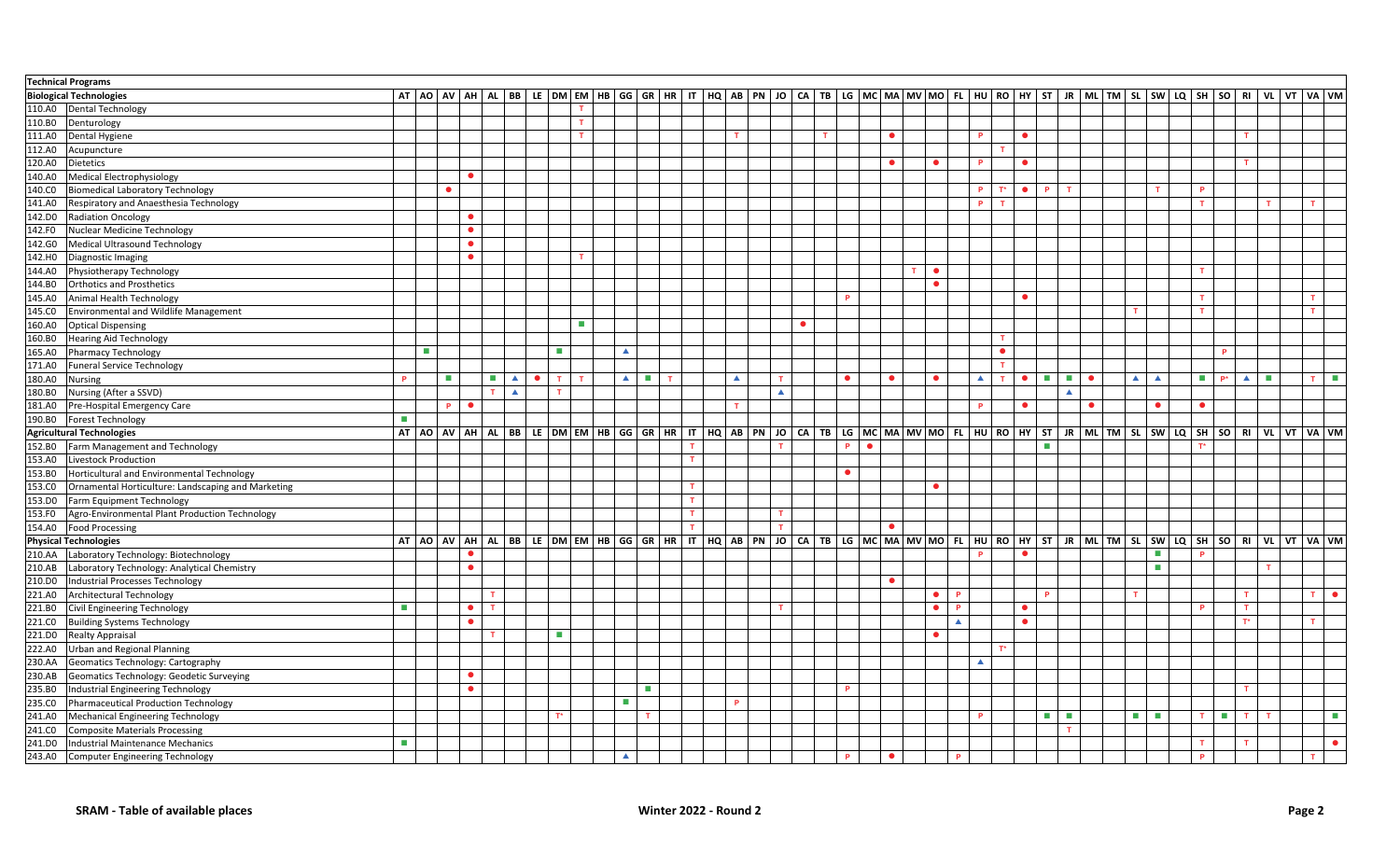| 243.BA<br>Electronics: Telecommunications                                   |                             |                                               | $\bullet$ |                  |                 |                             |                      |                              |                    |                             |             |           |    |                              |              | P.               | $\bullet$    |                |              |       |                                                                                                                       |           |                                          |                |                                                                                                                                  |                             | $\bullet$      |                             | $\mathbf{T}$            |             |                             |           |
|-----------------------------------------------------------------------------|-----------------------------|-----------------------------------------------|-----------|------------------|-----------------|-----------------------------|----------------------|------------------------------|--------------------|-----------------------------|-------------|-----------|----|------------------------------|--------------|------------------|--------------|----------------|--------------|-------|-----------------------------------------------------------------------------------------------------------------------|-----------|------------------------------------------|----------------|----------------------------------------------------------------------------------------------------------------------------------|-----------------------------|----------------|-----------------------------|-------------------------|-------------|-----------------------------|-----------|
| 243.BB<br><b>Electronics: Computers and Networks</b>                        |                             |                                               | $\bullet$ |                  |                 |                             |                      |                              |                    |                             | T.          |           |    | $\mathbf{T}$                 |              |                  |              | $\bullet$      |              |       |                                                                                                                       |           | P.                                       |                |                                                                                                                                  |                             |                |                             | $\mathbf T$             |             |                             |           |
| Electronics: Audiovisual<br>243.BC                                          |                             |                                               |           |                  |                 |                             |                      |                              |                    |                             |             |           |    |                              |              |                  |              |                |              |       |                                                                                                                       |           |                                          |                |                                                                                                                                  |                             |                |                             |                         |             |                             | $\bullet$ |
| <b>Industrial Electronics</b><br>243.CO                                     | P                           |                                               | $\bullet$ | $\mathbf{T}$     |                 |                             |                      |                              |                    | $\mathcal{L}_{\mathcal{A}}$ |             |           |    |                              | $T^*$        |                  |              | $\bullet$      |              |       |                                                                                                                       |           |                                          |                |                                                                                                                                  |                             | P              | $P^*$                       | $\mathbf T$             |             |                             | $\bullet$ |
| Electrical Engineering Technology : Automation and Controls<br>243.DO       |                             |                                               |           |                  |                 |                             |                      |                              |                    |                             |             |           |    |                              |              |                  |              |                |              |       |                                                                                                                       |           |                                          |                |                                                                                                                                  |                             |                |                             | $\mathbf T$             |             |                             |           |
| <b>Engineering Physics Technology</b><br>244.A0                             |                             |                                               |           | T                |                 |                             |                      |                              |                    |                             |             |           | P. |                              |              |                  |              |                |              |       |                                                                                                                       |           |                                          |                |                                                                                                                                  |                             |                |                             |                         |             |                             |           |
| <b>Water Technology</b><br>260.A0                                           |                             |                                               |           |                  |                 |                             |                      |                              |                    |                             |             |           |    |                              |              |                  |              |                |              |       |                                                                                                                       |           |                                          |                |                                                                                                                                  | <b>The State</b>            |                |                             |                         |             |                             |           |
| Environment, Occupational Health and Safety<br>260.BO                       |                             |                                               |           |                  |                 |                             |                      |                              |                    |                             |             |           |    |                              |              |                  |              |                |              |       |                                                                                                                       |           |                                          |                |                                                                                                                                  | $\mathcal{L}_{\mathcal{A}}$ | P              | $\mathcal{L}_{\mathcal{A}}$ |                         |             |                             |           |
| Metallurgical Engineering Technology: Production Techniques<br>270.AA       |                             |                                               |           |                  |                 |                             |                      |                              |                    |                             |             |           |    |                              |              |                  |              |                |              |       |                                                                                                                       |           |                                          |                |                                                                                                                                  |                             |                |                             | T                       |             |                             |           |
| Metallurgical Engineering Technology: Advanced Welding Techniques<br>270.AB |                             |                                               |           |                  |                 |                             |                      |                              |                    |                             |             |           |    |                              |              |                  |              |                |              |       |                                                                                                                       |           |                                          |                |                                                                                                                                  |                             |                |                             | T                       |             |                             |           |
| Metallurgical Engineering Technology: Quality Control<br>270.AC             |                             |                                               |           |                  |                 |                             |                      |                              |                    |                             |             |           |    |                              |              |                  |              |                |              |       |                                                                                                                       |           |                                          |                |                                                                                                                                  |                             |                |                             | $\mathbf T$             |             |                             |           |
| Mineral Technology: Geology<br>271.AA                                       | P                           |                                               |           |                  |                 |                             |                      |                              |                    |                             |             |           |    |                              |              |                  |              |                |              |       |                                                                                                                       |           |                                          |                |                                                                                                                                  |                             |                |                             |                         |             |                             |           |
| Mineral Technology: Mining<br>271.AB                                        | P.                          |                                               |           |                  |                 |                             |                      |                              |                    |                             |             |           |    |                              |              |                  |              |                |              |       |                                                                                                                       |           |                                          |                |                                                                                                                                  |                             |                |                             |                         |             |                             |           |
| Mineral Technology: Mineral processing<br>271.AC                            | P.                          |                                               |           |                  |                 |                             |                      |                              |                    |                             |             |           |    |                              |              |                  |              |                |              |       |                                                                                                                       |           |                                          |                |                                                                                                                                  |                             |                |                             |                         |             |                             |           |
| 280.B0<br>Aerospace engineering                                             |                             |                                               |           |                  |                 |                             |                      | $\mathcal{L}_{\mathcal{A}}$  |                    |                             |             |           |    |                              |              |                  |              |                |              |       |                                                                                                                       |           |                                          |                |                                                                                                                                  |                             |                |                             |                         |             |                             |           |
| Aircraft Maintenance<br>280.CO                                              |                             |                                               |           |                  |                 |                             |                      | $\mathcal{L}_{\mathcal{A}}$  |                    |                             |             |           |    |                              |              |                  |              |                |              |       |                                                                                                                       |           |                                          |                |                                                                                                                                  |                             |                |                             |                         |             |                             |           |
| 280.DO<br>Avionics                                                          |                             |                                               |           |                  |                 |                             |                      | $\mathcal{L}_{\mathrm{eff}}$ |                    |                             |             |           |    |                              |              |                  |              |                |              |       |                                                                                                                       |           |                                          |                |                                                                                                                                  |                             |                |                             |                         |             |                             |           |
| <b>Community Technologies</b>                                               |                             |                                               |           |                  |                 |                             |                      |                              |                    |                             |             |           |    |                              |              |                  |              |                |              |       |                                                                                                                       |           |                                          |                | AT AO AV AH AL BB LE DM EM HB GG GR HR IT HQ AB PN JO CA TB LG MC MA MV MO FL HU RO HY ST JR ML TM SL SW LQ SH SO RI VL VT VA VM |                             |                |                             |                         |             |                             |           |
| Police Technology<br>310.A0                                                 | $\bullet$                   |                                               | $\bullet$ |                  |                 |                             |                      |                              |                    |                             |             |           | T  |                              |              |                  | $\bullet$    |                |              | P.    |                                                                                                                       |           |                                          |                |                                                                                                                                  |                             |                |                             | $\mathbf{T}$            |             |                             |           |
| 310.BO<br>Youth and Adult Correctional Intervention                         |                             | $\blacktriangle$                              | $\bullet$ |                  |                 | T                           |                      |                              |                    |                             |             |           | P  |                              |              |                  | $\bullet$    |                |              |       |                                                                                                                       |           |                                          |                |                                                                                                                                  |                             |                |                             |                         |             |                             |           |
| Paralegal Technology<br>310.CO                                              |                             |                                               | $\bullet$ |                  |                 |                             |                      |                              |                    |                             |             |           |    |                              | $\bullet$    |                  |              |                |              | P.    |                                                                                                                       |           | T.                                       |                |                                                                                                                                  |                             |                | P.                          | T                       |             |                             |           |
| Fire Safety (After a DEP)<br>311.A0                                         |                             |                                               |           |                  |                 |                             |                      |                              |                    |                             |             |           |    |                              |              |                  |              | $\bullet$      |              |       |                                                                                                                       |           |                                          |                |                                                                                                                                  |                             |                |                             |                         |             |                             |           |
| Early Childhood Education<br>322.A0                                         | <b>In</b>                   |                                               |           | $\mathbf T$      |                 | $\mathcal{L}_{\mathcal{A}}$ | $\mathbf{T}^{\star}$ |                              | <b>COL</b>         | $\mathcal{L}_{\mathcal{A}}$ | $\mathbf T$ |           |    |                              | $\bullet$    | $\blacktriangle$ | T            | $\bullet$      | $\mathbf{P}$ |       |                                                                                                                       | $\bullet$ | ×                                        |                |                                                                                                                                  | ×                           | P              |                             | T                       |             | T                           | $\bullet$ |
| Special Care Counselling<br>351.A0                                          | $\overline{\phantom{a}}$    |                                               |           |                  |                 | $\bullet$                   |                      |                              |                    | $T^*$ $T$                   |             |           |    | T                            |              |                  |              | T<br>$\bullet$ | $\mathbf{P}$ |       |                                                                                                                       |           | T                                        | T              |                                                                                                                                  |                             | P              | p*                          |                         | T<br>T      | T                           | $\bullet$ |
| Research and Data Management Technology<br>384.A0                           |                             |                                               |           |                  |                 |                             |                      |                              |                    |                             |             |           |    |                              |              |                  |              |                |              |       | $\mathbb{T}^\star$                                                                                                    |           |                                          |                |                                                                                                                                  |                             |                |                             |                         |             |                             |           |
| Social Service<br>388.A0                                                    | $\mathcal{L}_{\mathcal{A}}$ |                                               |           |                  |                 |                             |                      |                              |                    |                             |             |           |    |                              | $\mathbf{T}$ |                  | $\mathbf{T}$ |                |              |       |                                                                                                                       |           | T.<br>P.                                 |                |                                                                                                                                  |                             | P              |                             | T                       |             |                             | $\bullet$ |
| Community Recreational Leadership Training<br>391.A0                        |                             |                                               |           |                  |                 |                             |                      |                              |                    |                             |             |           |    |                              |              |                  |              |                |              |       |                                                                                                                       |           | $\mathbf{r}$                             |                |                                                                                                                                  | п                           |                |                             |                         |             |                             | $\bullet$ |
| 393.BO<br>Information and Library Technologies                              |                             |                                               |           |                  |                 |                             |                      |                              |                    |                             |             |           | p* |                              |              | $\blacktriangle$ | $\bullet$    |                |              |       |                                                                                                                       |           |                                          |                |                                                                                                                                  |                             |                |                             |                         |             |                             |           |
| <b>Business Administrative Technologies</b>                                 |                             |                                               |           |                  |                 |                             |                      |                              |                    |                             |             |           |    |                              |              |                  |              |                |              |       |                                                                                                                       |           |                                          |                | AT AO AV AH AL BB LE DM EM HB GG GR HR IT HQ AB PN JO CA TB LG MC MA MV MO FL HU RO HY ST JR ML TM SL SW LQ SH SO RI             |                             |                |                             |                         | VL VT VA VM |                             |           |
| <b>Transportation Logistics</b><br>410.A0                                   |                             |                                               |           | T*               |                 | $\sim$                      |                      |                              |                    |                             |             |           |    |                              |              | P                |              |                |              |       |                                                                                                                       |           |                                          |                |                                                                                                                                  |                             |                |                             | $T^*$                   |             |                             |           |
| Accounting and Management Technology<br>410.BO                              | m l                         | <b>College</b><br>$\mathcal{L}_{\mathcal{A}}$ | $\sim 10$ | $\blacktriangle$ |                 | $\bullet$                   | $\blacktriangle$     |                              | $\blacktriangle$   | $\blacksquare$              |             |           |    | $\blacksquare$               | P.           | $\mathbf{r}$     | $\bullet$    | $\bullet$      |              | P     | <b>The Contract of the Contract of the Contract of the Contract of the Contract of the Contract of the Contract o</b> | $\bullet$ | <b>1999</b>                              | $\blacksquare$ |                                                                                                                                  | $\mathcal{L}_{\mathcal{A}}$ | P              | $\mathcal{L}_{\mathcal{A}}$ | $\mathsf{T}^\star$<br>T |             | $T$                         | $\bullet$ |
| <b>Business Management</b><br>410.DO                                        |                             |                                               | $\bullet$ | $\blacktriangle$ |                 | $\sim 10$                   | $\blacktriangle$     |                              |                    | $\mathcal{L}_{\mathcal{A}}$ |             |           | P. | $\mathcal{L}_{\mathrm{eff}}$ |              | п                | $\bullet$    | $\bullet$      |              | P     | <b>COL</b>                                                                                                            | $\bullet$ | $\mathcal{L}_{\mathcal{A}}$              |                | $\bullet$                                                                                                                        |                             | п              |                             | $\mathsf{T}^\star$<br>T |             | T                           | $\bullet$ |
| Financial services and insurance technology<br>410.FO                       |                             |                                               |           |                  |                 | $\mathcal{L}_{\mathcal{A}}$ |                      |                              |                    |                             |             |           |    |                              | $\bullet$    |                  |              | $\bullet$      |              |       |                                                                                                                       | $\bullet$ |                                          |                |                                                                                                                                  |                             |                |                             |                         |             | T                           | $\bullet$ |
| Medical Records Management<br>411.A0                                        |                             |                                               | $\bullet$ |                  |                 |                             |                      |                              |                    |                             |             |           |    |                              | $\bullet$    |                  |              |                |              |       |                                                                                                                       |           |                                          |                |                                                                                                                                  |                             |                |                             |                         |             |                             |           |
| Office System Technology: Office Work Coordination<br>412.AA                |                             |                                               |           | T                |                 |                             |                      |                              |                    |                             |             |           |    |                              |              | п                |              |                |              | P.    |                                                                                                                       |           |                                          |                |                                                                                                                                  |                             | P              | $\mathcal{L}_{\mathcal{A}}$ |                         |             |                             |           |
| Office System Technology: Micropublishing and Hypermedia<br>412.AB          |                             |                                               |           |                  |                 |                             |                      |                              |                    |                             | T.          |           | P. |                              |              |                  |              | $\bullet$      |              |       | п                                                                                                                     |           |                                          |                |                                                                                                                                  | ×                           |                |                             |                         |             | T                           |           |
| 414.A0<br>Tourism                                                           |                             |                                               |           |                  |                 |                             |                      |                              |                    | $\mathcal{L}_{\mathcal{A}}$ |             | $\bullet$ |    |                              |              |                  |              | $\bullet$      |              |       |                                                                                                                       |           |                                          |                |                                                                                                                                  |                             |                |                             |                         |             |                             |           |
| <b>Computer Science Technology</b><br>420.BO                                | P.                          |                                               | $\bullet$ | $\blacktriangle$ | $T^*$ $\bullet$ | T                           | $T^*$                |                              | $\mathsf{T}^\star$ | <b>Contract</b>             | T           |           | P  | T                            |              | $\mathbf T$      | $\bullet$    | $\bullet$      |              | $P^*$ | <b>College</b>                                                                                                        | $\bullet$ | $\mathcal{L}_{\mathcal{A}}$<br>$\bullet$ |                |                                                                                                                                  | ×                           | $\blacksquare$ | $P^*$                       | T<br>T                  |             | $\bullet\qquad\blacksquare$ |           |
| <b>Hotel Management</b><br>430.A0                                           |                             |                                               |           |                  |                 |                             |                      |                              |                    |                             |             | $\bullet$ |    |                              |              |                  |              |                |              |       |                                                                                                                       | $\bullet$ |                                          |                | $\bullet$                                                                                                                        |                             |                |                             |                         |             |                             |           |
| Food Service and Restaurant Management<br>430.BO                            |                             |                                               |           |                  |                 |                             |                      |                              |                    |                             |             | $\bullet$ |    |                              |              |                  |              | $\bullet$      |              |       |                                                                                                                       |           | ×                                        |                |                                                                                                                                  |                             |                |                             | $\bullet$               |             |                             |           |
| <b>Applied Arts</b>                                                         |                             |                                               |           |                  |                 |                             |                      |                              |                    |                             |             |           |    |                              |              |                  |              |                |              |       |                                                                                                                       |           |                                          |                | AT AO AV AH AL BB LE DM EM HB GG GR HR IT HQ AB PN JO CA TB LG MC MA MV MO FL HU RO HY ST JR ML TM SL SW LQ SH SO RIVL VT VA VM  |                             |                |                             |                         |             |                             |           |
| Professionnal Music and Song Techniques<br>551.A0                           |                             |                                               |           |                  |                 | $\mathcal{L}_{\mathcal{A}}$ |                      |                              |                    |                             |             |           |    | п                            |              | $\bullet$        | $\mathbf{r}$ |                |              |       |                                                                                                                       |           |                                          |                |                                                                                                                                  |                             |                |                             |                         |             |                             |           |
| 551.BO<br>Sound technologies                                                |                             |                                               |           |                  |                 | T                           |                      |                              |                    |                             |             |           |    |                              |              |                  |              |                |              |       |                                                                                                                       |           |                                          |                |                                                                                                                                  |                             |                |                             |                         |             |                             |           |
| Professional Theatre: Production<br>561.A0                                  |                             |                                               |           |                  |                 |                             |                      |                              |                    |                             |             |           | P. |                              |              | $\bullet$        |              |                |              |       |                                                                                                                       | $\bullet$ |                                          |                |                                                                                                                                  |                             |                |                             |                         |             |                             |           |
| Dance: Performance in Classical Dance<br>561.BA                             |                             |                                               |           |                  |                 |                             |                      |                              |                    |                             |             |           |    |                              |              |                  |              |                |              |       |                                                                                                                       |           |                                          |                |                                                                                                                                  |                             |                |                             |                         |             |                             | $\bullet$ |
| Dance : Performance in Modern Dance<br>561.BB                               |                             |                                               |           |                  |                 |                             |                      |                              |                    |                             |             |           |    |                              |              |                  |              |                |              |       |                                                                                                                       |           |                                          |                |                                                                                                                                  |                             |                |                             |                         |             |                             | $\bullet$ |
| Professional Theatre: Acting<br>561.CO                                      |                             |                                               |           |                  |                 |                             |                      |                              |                    |                             |             |           | P. |                              |              | $\bullet$        |              |                |              |       |                                                                                                                       | $\bullet$ |                                          |                |                                                                                                                                  |                             |                |                             |                         |             |                             |           |
| Museum Techniques<br>570.B0                                                 |                             |                                               |           |                  |                 |                             |                      |                              |                    |                             |             |           |    |                              |              |                  |              | $\bullet$      |              |       |                                                                                                                       |           |                                          |                |                                                                                                                                  |                             |                |                             |                         |             |                             |           |
| Industrial Design Techniques<br>570.CO                                      |                             |                                               |           |                  |                 |                             |                      |                              |                    |                             |             |           |    |                              | P.           |                  |              |                |              |       |                                                                                                                       |           |                                          |                |                                                                                                                                  |                             |                |                             |                         |             |                             | $\bullet$ |
| Display Design<br>570.D0                                                    |                             |                                               |           |                  |                 |                             |                      |                              |                    |                             |             |           |    |                              |              |                  |              |                |              |       |                                                                                                                       |           |                                          |                |                                                                                                                                  |                             |                |                             |                         |             |                             | $\bullet$ |
| 570.E0   Interior Design                                                    |                             |                                               |           |                  |                 |                             |                      |                              |                    |                             |             |           |    |                              | $\bullet$    |                  | T            |                | <b>P</b>     |       |                                                                                                                       |           | ٠                                        |                |                                                                                                                                  |                             |                |                             |                         |             |                             | $\bullet$ |
|                                                                             |                             |                                               |           |                  |                 |                             |                      |                              |                    |                             |             |           |    |                              |              |                  |              |                |              |       |                                                                                                                       |           |                                          |                |                                                                                                                                  |                             |                |                             |                         |             |                             |           |